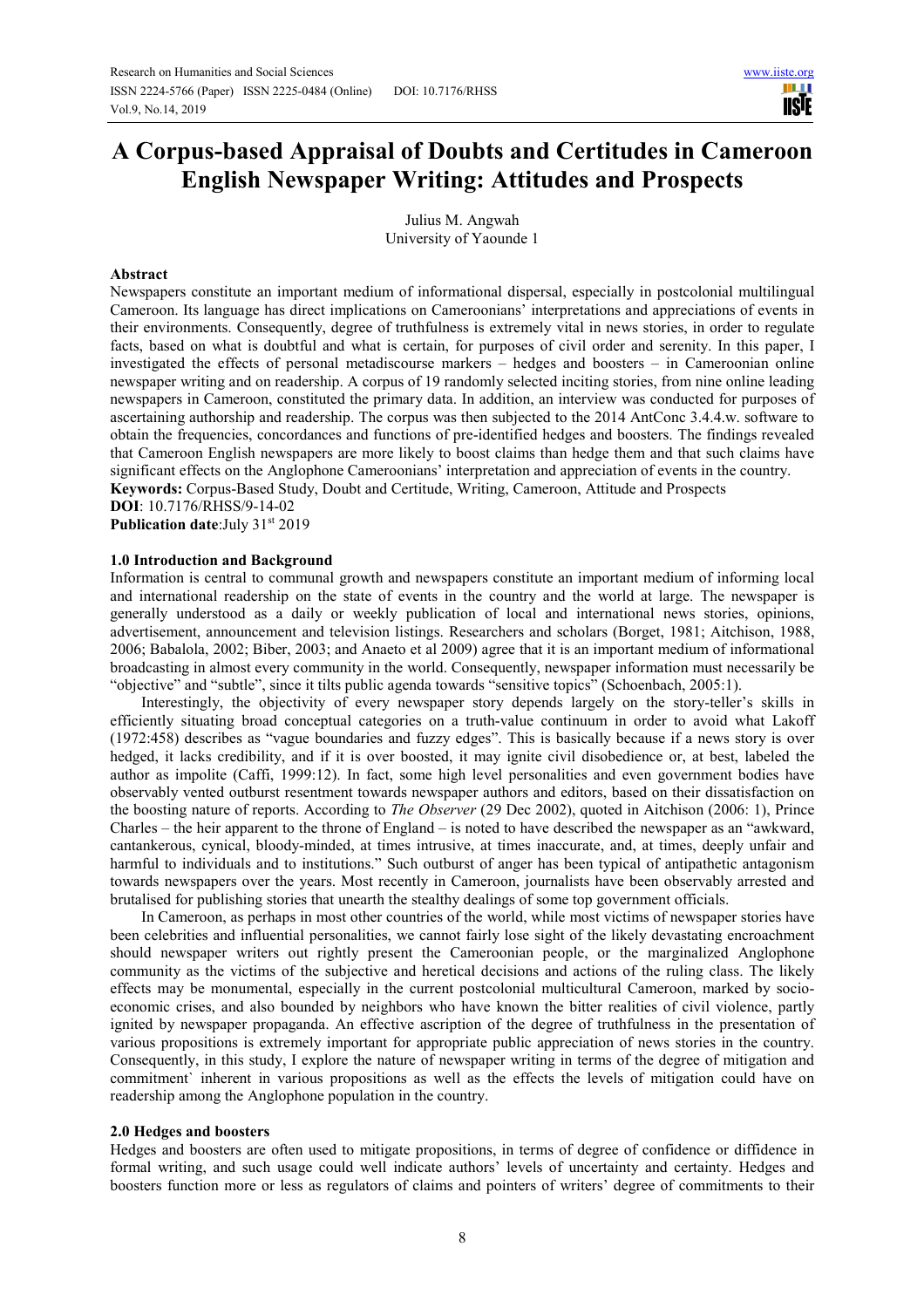propositions. In fact, they are unavoidable in formal writing.

Hedging is central to scientific argument, since it is the means by which scientists convey an attitude to their statements (Hyland, 1995:1). Basically, hedges mitigate writers' certitudes and, ultimately, reduce their commitment to specific propositions. From the inception of the term in the early 1970s, it has grown from a "fuzzy concept" (Lakoff, 1972:471) to a "convention of academic style" (Hyland, 1998:27). It was first introduced in the literature by Lakoff (1972) to refer to words that make meaning less fuzzy or fuzzier. Over the years, it has grown to be an almost unavoidable technique in academic writing and often judged as a mark of academic competence. Hyland (1998:2) maintains that writers often hedge to negotiate ideas and persuade readership, yet giving them the chance to judge the claims for themselves. That is, granting them access to the truth values of propositions. Hedges thus attenuate propositions with the intention of effectively situating concepts within broad conceptual categories either to show the writer's non-commitment to propositions or to reinforce their precisions. Hyland (1995:33) concludes that "hedging is the expression of tentativeness and possibility in language use". This means that it, often, subjects the veracity of claims to "subjective assessment" (opcit).

Unlike hedging, booster is at the other end of the continuum and constitutes an independent device in the literature of contemporary academic rhetorical practices. Fundamentally, the conception stems from Lakoff's (op cit) second function of hedges – which is that of reinforcement of an author's conviction in various propositions. Writers use this technique to show their confidence in the truth, inherent in their propositions. This is why Hyland (1995:33) argues that boosters, such as *clearly, obviously,* and *of course,* permit writers to express their conviction and assert their claims with confidence.

Hedges and boosters are key techniques in formal writing. Borrowing from Hyland (op cit), they are effective strategies for "increasing or reducing the force of statement". The implication here is that the manipulation of expressions – through the effective use of boosters and hedges – exudes more reliable information to the public and limits the possibility of discordance. This raises certain doubts, including the frequency of such mitigating devices in Cameroon English newspapers as well as the effects they could have on Anglophone newspaper reading audience in the country.

#### **3.0 Relevant information on newspaper writing**

Newspaper writing has been a longstanding culture in human social interaction. Historically, it has grown from a traditional ballad to a more technologically advanced channel of communication within local and international communities (Aitchison, 2006:4). The importance of newspaper, therefore, is based on the fact that its news stories have direct application to peoples' daily societal quests. Galtung and Ruge (1999) highlight a few characteristics of newspaper stories, including recency (any happening within 24 hours), proximity (nearness of the news to the socio-economic lives of the people), negativity (bad news is more appreciated), unexpectedness (sudden shocking events) and person-centeredness (individuals or institutions to blame). These features have been confirmed in later studies as typical of newspaper stories (Waal, 2005; INEY, 2008; Anaeto et al., 2009; Shanon, 2010; and Dhanushka, 2010).

Since newspapers seek to influence public opinions on different socio-political and moral issues, evaluative connotative vocabulary often abound this form of writing. Indeed, the indispensability of the newspaper as a tool for communal update has received elaborate attention in the literature. Onu (2005:1), for instance, remarks that the newspaper is perhaps the fastest transmitter of current information and it is fairly considered the most conservative and prevalent means of transmitting divisional, regional, national and international news. It was on this basis that, Babalola (2002) argued that if newspaper stories are not objective, they could either make or mar civil order. Though this claim was made within the context of the growing reading population of Nigeria, it is likely to be true of Cameroon, which, observably, now has a growing online-reading population with the digital advancement of newspaper publications. With the current socio-economic threats that Cameroon now faces, the probability of newspapers inducing the Anglophone Cameroonian youths is relatively higher, especially with online versions of newspaper stories and the proliferation of smart phones and such common apps as Facebook, Watsapp and Twitter which readily make available incisive news stories to the vast "android" youthful population. With such observations, it is important to first of all find out the extent to which authors' of newspaper stories express doubts and certitudes in their presentations of various propositions, and second, the degree of influence extent to which the newspaper influences public decisions.

#### **4.0 Data and Methods**

# **4.1 Materials**

In order to achieve the purpose of this study, we obtained a corpus of 19 inciting stories from nine online leading newspapers in Cameroon. Our choice of inciting stories was purposeful, since, depending on the degree of certitude and manner of presentation, they can regulate readers' construal of stories and either enflame or repress their emotions in the appreciation of the news. The stories, that were considered, addressed issues, related to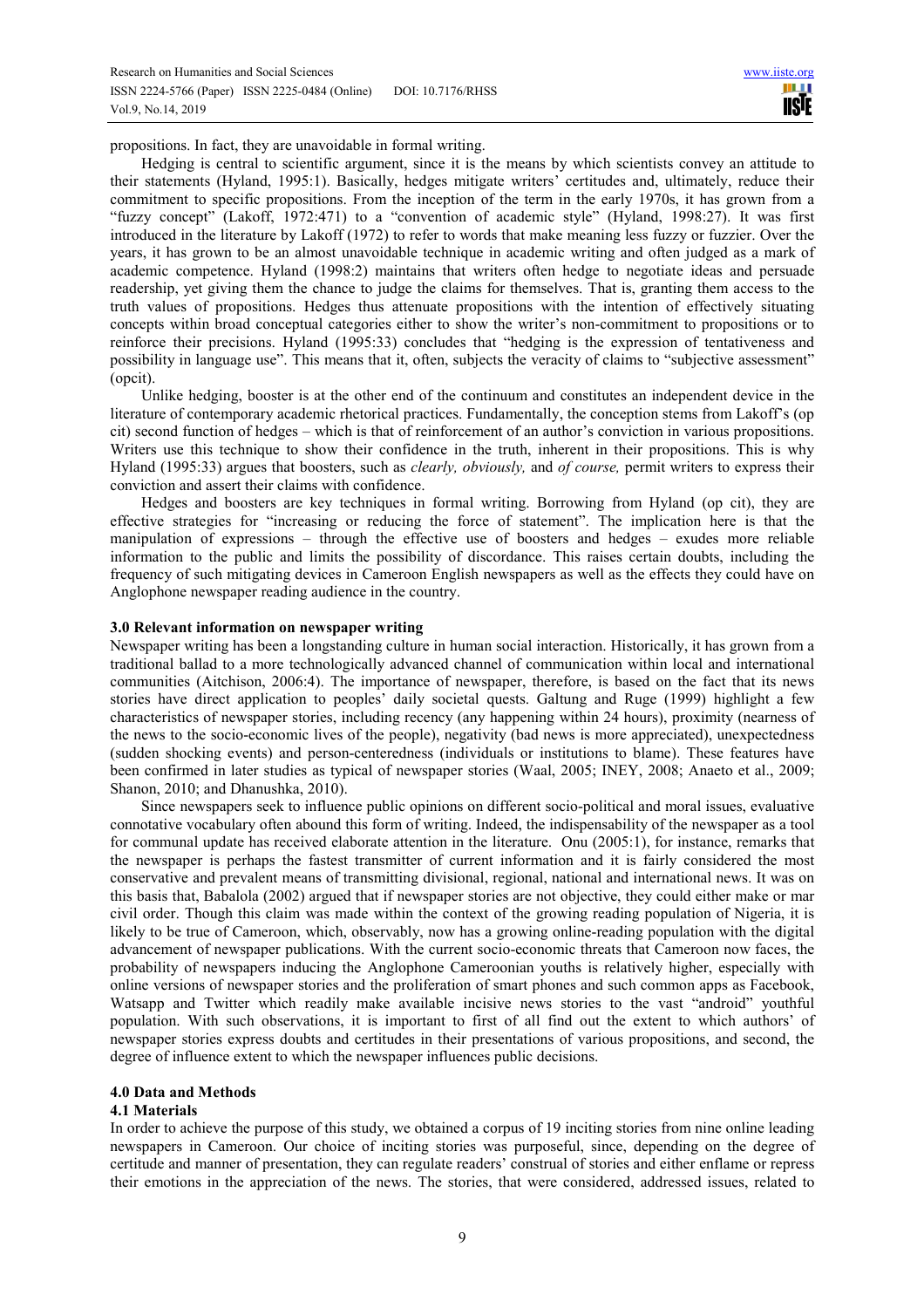minority questions, especially the Anglophone question, as well as top government officials' overindulgences. Generally, we had 24496words as can be summarised on the table below.

**Table One: Composition of News Stories from 9 Online Cameroonian Newspapers** 

| N <sub>0</sub>          | <b>Newspaper</b>   | <b>Selected Stories</b>                                                     | <b>Authors</b>              | No.<br>Wds |
|-------------------------|--------------------|-----------------------------------------------------------------------------|-----------------------------|------------|
| $\mathbf{1}$            | Guardian<br>The    | Truth that must be told                                                     | The Guardian Post           | 2256       |
|                         | Post               | Cult greeting signs identified within PCC                                   | The Guardian Post           |            |
| $\overline{2}$          | <b>Berate News</b> | The Anglophone Problem is Unique                                            | <b>Berate News</b>          | 7,762      |
|                         |                    | Anglophone Lawyers' Ultimatum                                               | <b>Berate News</b>          |            |
|                         |                    | Is Victor Ngo and Anglophone?                                               | <b>Berate News</b>          |            |
| 3                       | Eden               | 1 <sup>st</sup> October Headlines & Hiccups NW & SW in                      | Solomon Tembang             | 2,741      |
|                         | Newspaper          | Undeclared State of emergency                                               |                             |            |
|                         |                    | Cameroon's Huge Debt Alarms IMF                                             | Elias<br>Ntungwe<br>Ngalame |            |
| $\overline{\mathbf{4}}$ | Bamenda<br>Online  | <b>ENAM Results Scandal: PAP Reacts</b>                                     | Akoson<br>A.<br>Raymond     | 1,489      |
|                         |                    | Detained SCNC Activists to be Arraigned July 26                             | Bamenda Online              |            |
| 5                       | Cameroon Post      | CPDM Reconciliation Confab Flops, Money-Doublers                            | <b>Maxcel Fokwen</b>        | 1865       |
|                         |                    | <b>Accused Of Hijacking Party</b>                                           |                             |            |
|                         |                    | Lawyers Slam Gov't, Extend Strike                                           | <b>Bouddih Adams</b>        |            |
|                         |                    |                                                                             |                             |            |
| 6                       |                    | Who Killed Dele Giwa?                                                       |                             |            |
|                         | The Eye            |                                                                             | Bayo Oluwasanmi             | 2,554      |
|                         |                    | President of National Episcopal Conference Urges<br>Paul Biya to relinquish | The Eye                     |            |
| 7                       | Post Watch         |                                                                             | Ntemfac<br>Nchwete          | 3,835      |
|                         |                    | Kah Walla: Camerounese Opposition: Failure of<br>Vision and Leadership      | Aloysius                    |            |
|                         |                    | Minorities<br><b>Difficulties</b><br>of<br>The<br>Cameroon:<br>in           | Elie Smith                  |            |
|                         |                    | Cameroonian Homosexual in Asylum Battle                                     |                             |            |
|                         |                    | Understanding The Bello Bouba/UNDP "Betrayal"                               | Dibussi Tande               |            |
| 8                       | The Rambler        | Bid to Rescue Anglophone Cultural Values: Cameroon                          | Jean Marie Ngong            | 1,444      |
|                         |                    | <b>Education Forum Created</b>                                              | Song                        |            |
|                         |                    | Members of Parliament Tagged as SCNC Stalwarts                              | Jean Marie Ngong            |            |
|                         |                    |                                                                             | Song                        |            |
| 9                       | The Sun            | University of Buea: Students March to thank Mr Biya<br>for Promised Laptops | The Sun                     | 550        |

The 19 stories were read closely and words and phrases that suggested doubts and certitudes were identified for eventual analyses. The corpus was then subjected to the 2014 AntConc 3.4.4.w. software to obtain the contexts and frequencies of pre-identified hedges and boosters. While so many mitigating devices were identified in the corpus, we limited the scope to those that were relatively recurrent. Basically, therefore, we identified the following hedges in the corpus: epistemic modal auxiliaries (may, might, could and would), epistemic evidential verbs (seem, tend and appear), judgment verbs (think, propose, speculate suggest and indicate), epistemic adverbs (*Usually, probably, apparently, possibly, in most cases, perhaps, typically, in my opinion,* and *in my view*), epistemic adjectives (possible, likely, sure, and probable), epistemic nouns (possibility, assumption and probability), and approximators (about, approximately, some, and around), and such phrases as *it is not quite clear whether, we are not sure if* as well as the use of conditional "if" in introducing propositions. With regards to boosters, we noticed the use of *in fact*, *certainly*, *definitely*, *it is clear that, undoubtedly*, *clearly*, *obviously, must, should, have to, substantially, exclusively, significantly,* and *of course* as well as such fragments as *it is clear that..., there is no doubt that..., we cannot ignore the fact that... it is quite clear that and it is important to note that…* 

In the analyses of data, the concordances of every linguistic variable were studied closely before consideration. This was so because not all the above linguistic variables always occur in the mitigating sense as it is the case of "can", a canister, and an epistemic modal auxiliary. The process of data analyses and presentation of results was guided by the quantitative and qualitative techniques in the corpus-based methodology.

Additionally an interview was conducted in the Anglophone city of Bamenda, North West Region of Cameroon, to ascertain newspaper writers' motives for hedging and boosting propositions and also to describe the degree of effects the mitigation of newspaper stories could have on the growing Anglophone newspaper audience. There were two categories of informants – newspaper authors and newspaper readers. Six newspaper authors were asked three questions: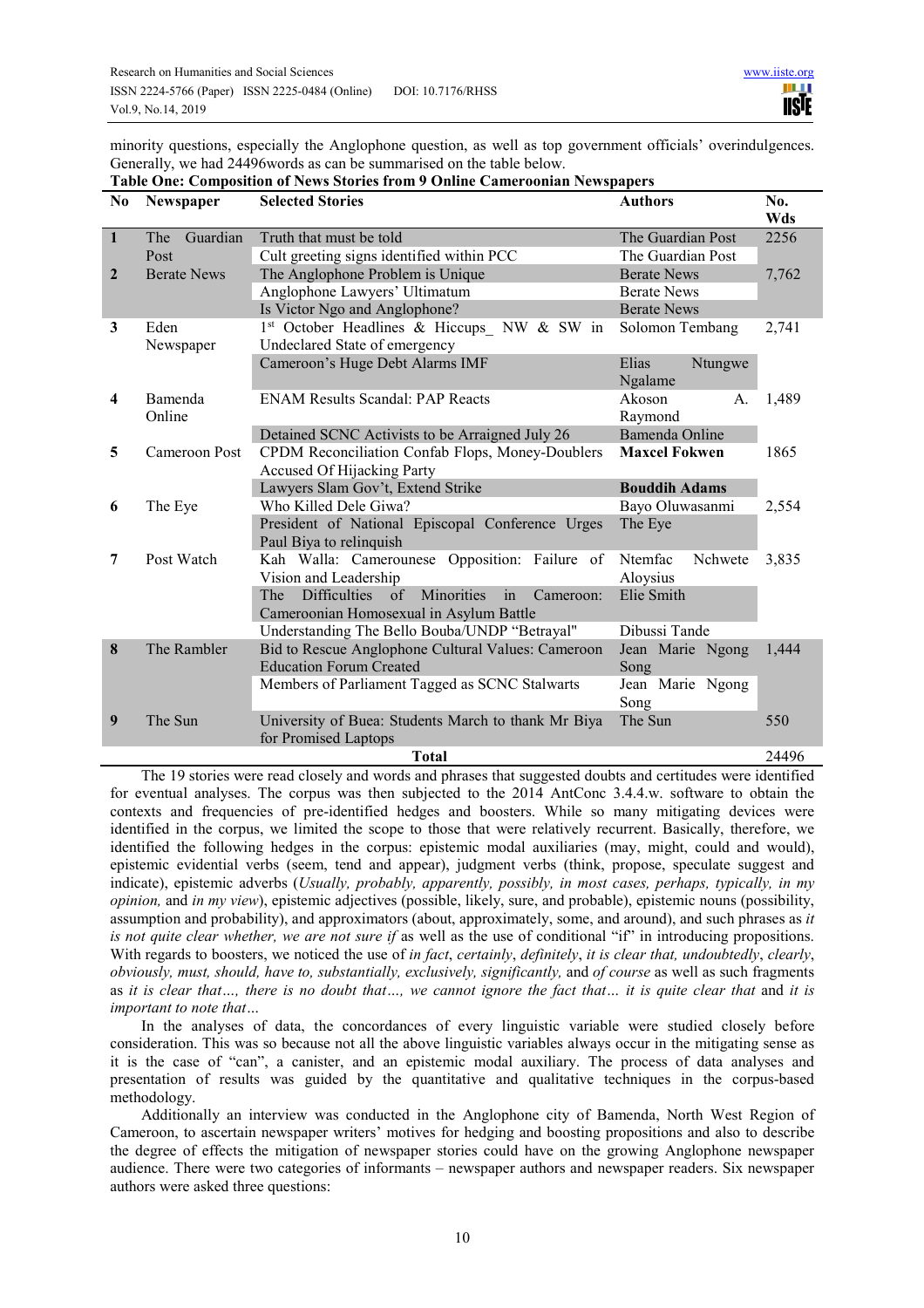- 1. Are you always certain of the ideas you write in your stories or those in stories you edit for publication?
- 2. Do you think you impact your readers whenever you write the way you do?
- 3. Can the force of newspaper information bring about any form of change in the country?

200 newspaper readers (all of whom were between the ages of 20 and 35 and were all faithful readers of the online alternatives of the printed newspapers we considered for analysis) were also asked three questions:

- 1. Do you believe in the news you read from the papers?
- 2. Do you sometimes feel proud or sad after reading certain inciting stories from the papers?
- 3. Can the force of newspaper information bring about any form of change in the country?

# **5.0 Results**

# **5.1 The Expression of Doubt in Newspaper Writing in Cameroon Epistemic Modal Auxiliaries**

Epistemic modal auxiliaries (may, might, could, would) are often considered the most frequent hedging devices in most formal writings. Even so, they were not quite recurrent in the Cameroon English newspapers as could be seen on the following table.

# **Table Two: Epistemic Modal Auxiliaries**

| <b>Epistemic Modal Auxiliaries</b> | Frequency | Percentage |
|------------------------------------|-----------|------------|
| May                                | 10        | 27.58%     |
| <b>Might</b><br>Could              |           | 22.85%     |
|                                    |           | 31.43%     |
| Would                              |           | 17.14%     |
| <b>Total</b>                       |           | $100\%$    |

Though epistemic modal auxiliaries occurred just 35 times in the corpus, epistemic *could* was the most frequent, with a slim margin to *may* and *might*. In the corpus, *may* occurred in two ways – first, in the epistemic sense as seen in (1) and (2) below, and then as the month of a year, but the later occurrence was not considered, since it doesn't express an epistemic sense. All occurrences of *might* in the corpus were epistemic. *Could* occurred in two ways, as a tone-down device,(5) and (6), and as the past tense marker of *can* while *would* occurred in the epistemic sense and as the past tense marker of *will*. Below are some examples of epistemic modalities in the corpus.

- (1) Guilty gay parties **may** go to jail for up to six years.
- (2) While Cameroon **may** have a record 150 parties, the bottom line is that all these parties fall within three broad ideological blocs.
- (3) **According to the CATTU Executive secretary**, such allegations of a petition on him **might** be true or false.
- (4) The regime is careful to create an English CRTV channel because it **might** empower the Anglophones and **probably** develop more sense of an independent Southern Cameroon.
- (5) Mr Biya's decision to ignore the Anglophone problem**could**eventually raise serious nationality questions in future.
- (6) The lawyers protest **could evidently** spark a revolution in other areas where Anglophones feel cheated.
- (7) With such scandal, it **would appear** the much expected change is just around the corner.

Generally, in all cases, epistemic *may* did not collocate with other tone-down devices as it is the case with *might* in (3) which is emphasised by the reference to *CATTU executive secretary*, or the case of *could* in (6) which is further strengthened by the epistemic adverb, *evidently*. It is important to remark that the reference to *CATTU executive secretary* in (3) shifts the responsibility of the claim to the secretary, since the writer is only reporting what the secretary has said. In general, epistemic modalities function as tone-down devices and suggest the degree of certainty of propositions.

#### **Epistemic Evidential and Judgement Verbs**

Tables three and four present the distribution of epistemic evidential and judgemental verbs in the corpus.

# **Table Three: Epistemic evidential verbs**

| <b>Epistemic Evidential Verbs</b> | <b>Frequency</b> | Percentage |
|-----------------------------------|------------------|------------|
| seem                              |                  | 42.86%     |
| tend                              |                  | 14.28%     |
| appear                            |                  | 42.86%     |
| Total                             |                  | 100%       |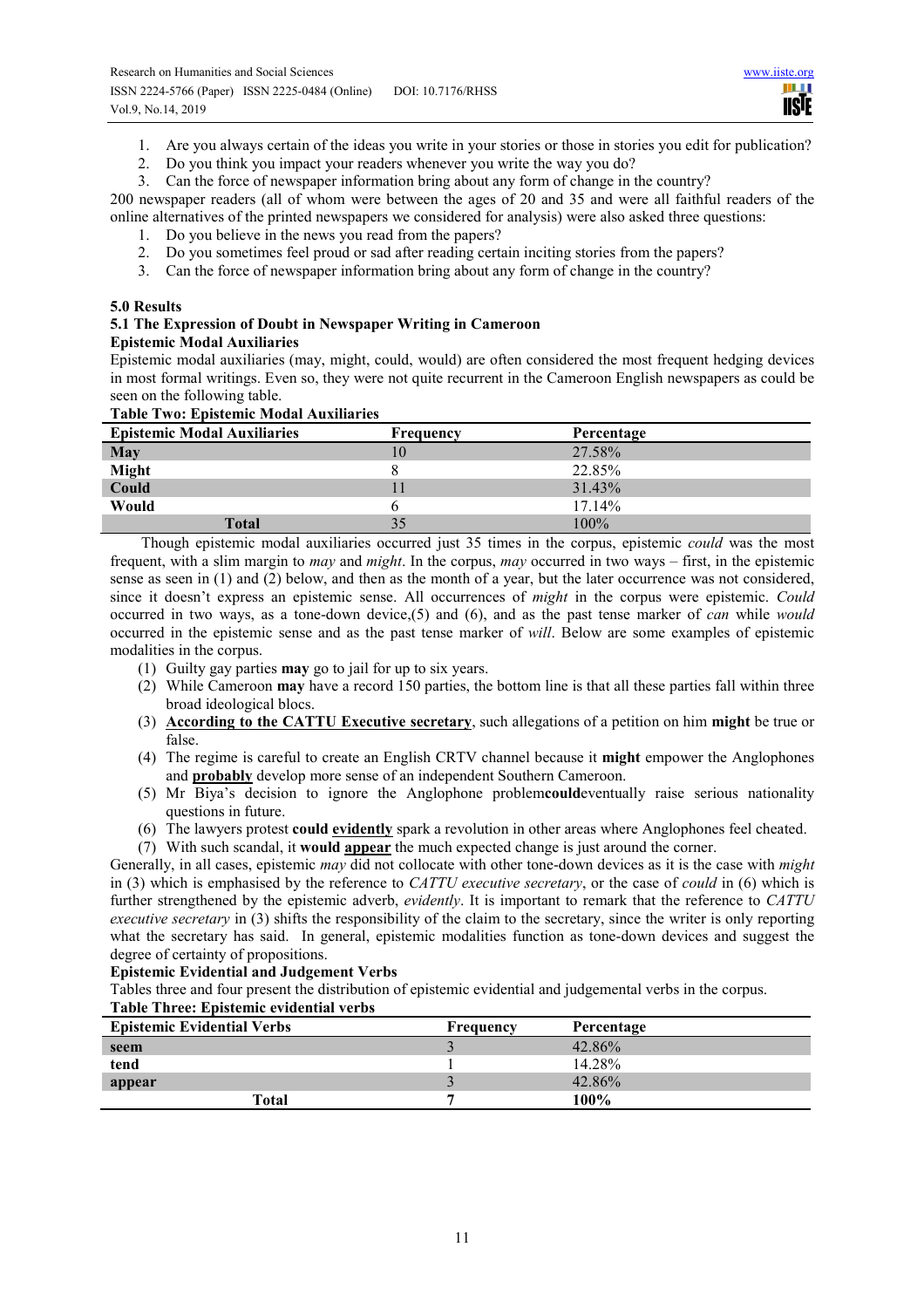# **Table Four: Epistemic Judgement verbs**

| $1.0010 \pm 0.011$ , $\Delta p$ 1010111110 0.000 0.11101110 1.01100 |           |            |
|---------------------------------------------------------------------|-----------|------------|
| <b>Epistemic Judgement Verbs</b>                                    | Frequency | Percentage |
| <b>Think</b>                                                        |           | $100\%$    |
| propose                                                             | 00        | $00\%$     |
| speculate                                                           | 00        | $00\%$     |
| suggest                                                             | 00        | $00\%$     |
| indicate                                                            | 00        | $00\%$     |
| Total                                                               |           | 100%       |

Generally, the occurrence of epistemic evidential verbs was not very significant, considering that *seem* and *appear* occurred three times, while *tend* occurred just once. Interestingly, with regards to judgement verbs, just *think* occurred in the corpus. The following are some textual examples.

- (1) Many Cameroonians **seem genuinely** surprised at (and outraged) Bello Bouba's most recent alliance with the CPDM, at the expense of the opposition front that boycotted the October presidential elections.
- (2) Ndam Njoya's strong personality and independent streak **tend** to mask the fact that his party is essentially another holdout for members of the neo-conservative bloc who never accepted Bello Bouba as a worthy heir to the Babatoura.
- (3) So **I think** the move the lawyers took was very correct.
- (4) **I think** Mr President and his officials are people with a colonial mentality.

While *seem* in (8) reduces the degree of certitude of the claim, expressed, *genuinely*, seems to suggest that even though the writer is uncertain about the claim, he is sure it is more likely to be true than false. Interestingly, all the occurrences of *think* are preceded by the first person singular pronoun, *I*. This denotes a binary uncertainty, since *I*, restricts the truth to the writer and *think* further lessens the relative truth value of the claim, expressed.

# **Epistemic Adverbs**

Primarily, epistemic adverbs, like most other epistemic devices, comment on propositions. Nkemleke (2011:27) remarks that writers who use such forms are involved in the same mental process of deduction and judgement about the certainty, reliability, and limitations of such propositions. The distribution of epistemic adverbs in the corpus can be seen in table five.

| $\frac{1}{2}$                        |
|--------------------------------------|
| <b>Table Five: Epistemic Adverbs</b> |

| <b>Epistemic Adverbs</b> | Frequency | Percentage |
|--------------------------|-----------|------------|
| <b>Usually</b>           |           | 27.27%     |
| probably                 | 4         | 36.37%     |
| apparently               |           | 9.09%      |
| possibly                 | 00        | $00\%$     |
| in most cases            | 00        | $00\%$     |
| perhaps                  |           | 9.09       |
| typically                | 00        | $00\%$     |
| in my opinion            | ∍         | 18.18%     |
| in my view               | 00        | $00\%$     |
| <b>Total</b>             |           | 100%       |

Though the occurrences of epistemic adverbs were not significant, *possibly, in most cases*, and *typically* did not occur at all in the corpus. Generally, in all cases of epistemic adverbial occurrences, they functioned as moderators of claims and thus help to emphasize the uncertainties of propositions. Below are some textual examples.

- (1) It should be pointed out also that the most prominent members of this party who have jumped ship since its creation have **usually** joined the UNDP or returned to the CPDM
- (2) When it finally explodes, **probably**, most of them and their children abroad would have died.
- (3) The North West and South West regions were on 1 October **apparently** in a state of undeclared state of emergency.
- (4) **Perhaps** the message is unclear to the regime in power.
- (5) **In my opinion,** adding debt burden to an already wrecked system may only make the reckoning more painful.

#### **Epistemic Adjectives**

Epistemic adjectives are also often used to tone-down the force of statement or indicate level of truthfulness of stated propositions.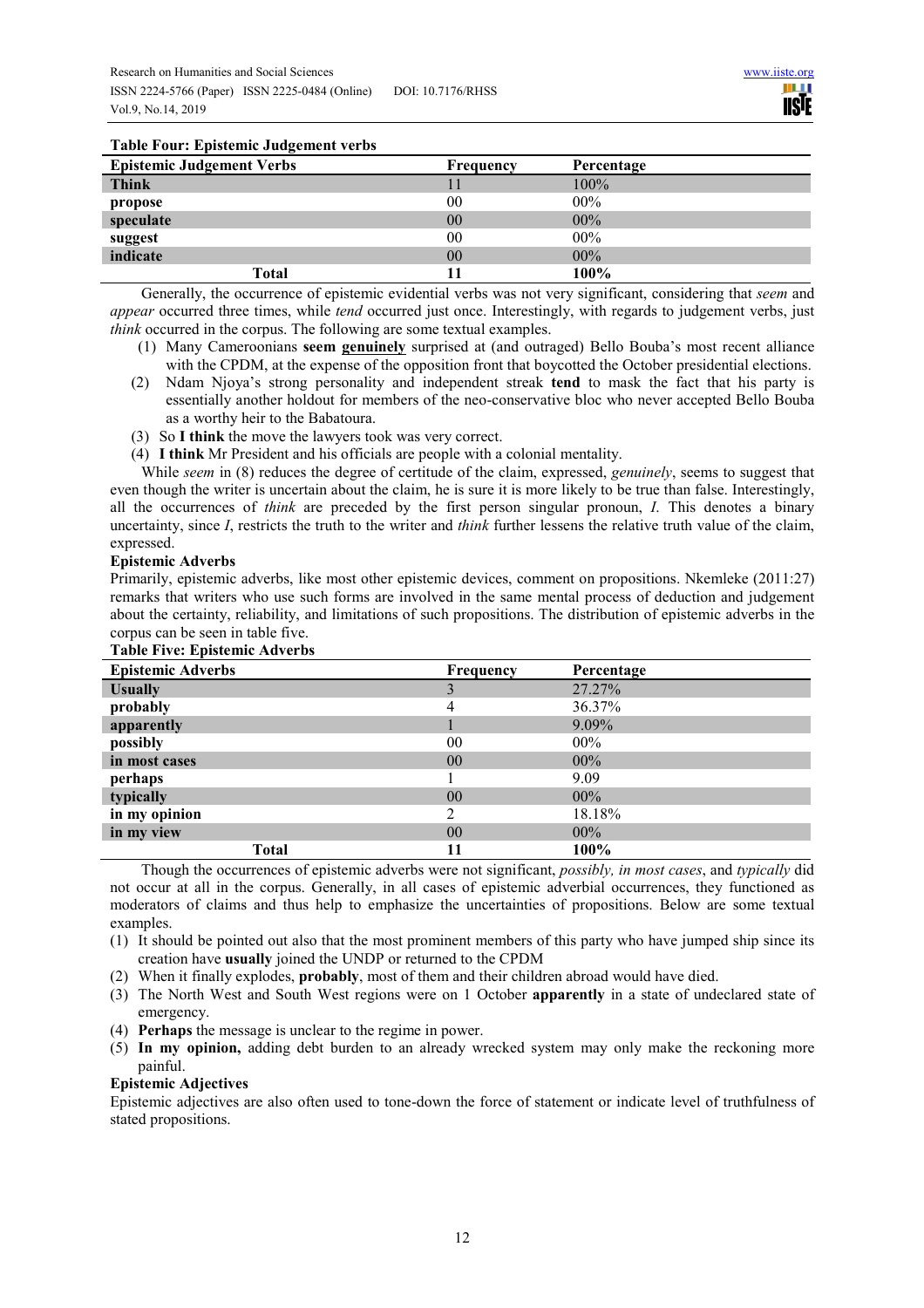#### **Table Six: Epistemic Adjectives**

| $1.0010$ $0.01$ , $1.0000$ $0.0001$<br><b>Epistemic Adjectives</b> | Frequency | Percentage |
|--------------------------------------------------------------------|-----------|------------|
| <b>Possible</b>                                                    |           | 25%        |
| likely                                                             |           | 25%        |
| sure                                                               | 4         | 50%        |
| probable                                                           | 00        | $00\%$     |
| <b>Total</b>                                                       | O         | 100%       |

Noticeably, *probable* did not occur in the corpus and the occurrences of *possible*, *likely* and *sure* were not very significant, though *sure* occurred more. Consider the following contextual examples.

(1) Africa Top Secret not only reveal that a group claiming to be composed of 173 civil society organisations has been looking for a **possible** leader but the group actually has proposed names.

(2) It is common knowledge that those **most likely** to have their rights savaged in Cameroon are the minority Anglophones.

(3) **I am sure** that if the English speaking part of Cameroon were independent, that area would have been far more developed than what we have today.

The truth value of the proposition in example (18) is regulated by *most likely*. Though *most* is a booster, it modifies *likely*, and thus shifts the certitude of the proposition further up the truth value continuum. Notably, the three epistemic nouns, *possibility, assumption*, and *probability* which were tested did not occur in the corpus.

### **Approximators**

Generally, approximators are used to state uncertain figures or numbers in formal writing. Fraser (2010:19) argues that approximators operate on the propositional content proper and contribute to the interpretation class membership of a particular item. Though he makes reference to two types of approximators – ADAPTORS (what Lakoff (1972) refers to as hedges) and ROUNDERS which is that of quantification – we were interested in the later understanding of approximators. Table seven presents the distribution of the tested approximators in the corpus.

# **Table Seven: Approximators**

| <b>Approximators</b> | Frequency      | Percentage |
|----------------------|----------------|------------|
| About                |                | 4.54%      |
| Approximately        |                | 2.27%      |
| <b>Some</b>          | $\overline{4}$ | 93.19%     |
| Around               | 00             | $00\%$     |
| <b>Total</b>         |                | 100%       |

Remarkably, *some* was the most frequent approximator in the corpus, relative to *about, approximately* and *around* which were not frequent. In fact, Epistemic *around* did not occur at all. Based on the relatively high frequency of *some*, it was necessary to closely examine some contextual examples in the corpus.

(1)**It** should be recalled that in December 1999 **some** members of the SCNC hijacked CRTV Buea and broadcast a message declaring the independence of Southern Cameroons.

(2) **Some 16** persons accused of holding a meeting without authorisation, who were arrested in the Molyko neighbourhood on July 16, will be arraigned in court today, July 26.

The approximator, *some*, was used in two different ways in the corpus. First, it was used to mark numerical uncertainty as in example 20 and secondly it was used as a pre-modifier as seen in example 21. While these two usages were relatively recurrent, the former was at 63.42%, while the latter was as 36.58%.

#### **Mitigating Clauses as Hedges**

There were a few clauses that function as hedges. The following are some of the fragments which were observed to be relatively recurrent in the corpus:

#### **Table Eight: Mitigating Clauses as Hedges**

| <b>Mitigating Clauses as Hedges</b> | Fra. | $\frac{0}{0}$ |
|-------------------------------------|------|---------------|
| it is not quite clear whether       |      | 22.41%        |
| we are not sure if                  | 26   | 44.82%        |
| If clauses                          |      | 32.75%        |
| <b>Total</b>                        | 58   | 100%          |

These fragments were used to indicate the authors' uncertainties of propositions. The authors also used them as techniques to distance themselves from the veracity eminent in various propositions. Consider, for instance, the following textual occurrences of the above variables,

- (1) **It is not quite clear whether**, with the growing unrest in the two English regions of the country, government is ready for inclusive dialogue.
- (2) **As at now,** we are not sure of the fate of the arrested Anglophone protesters.
- (3) **If** there is any willingness to restore peace in the country, then the time of dialogue cannot be any other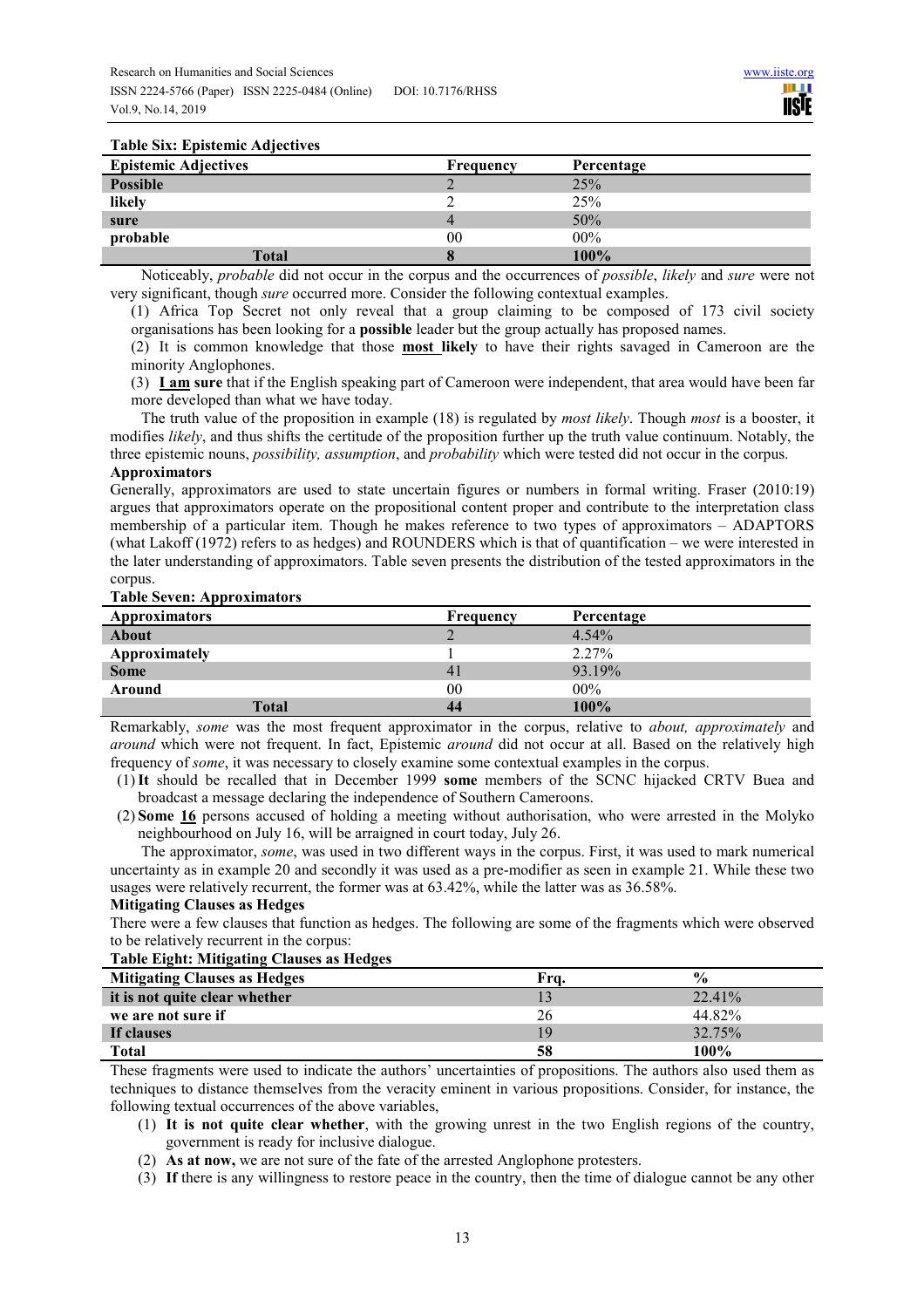time than now.

Summarily, the general occurrences of hedges are presented on table eight.

# **Table Nine: Overall Occurrences of Hedges**

| No | <b>Hedges/Types</b>                     | Frequency | Percentage |
|----|-----------------------------------------|-----------|------------|
|    | Epistemic Modal Auxiliaries             | 35        | 15.08%     |
|    | Epistemic Evidential and Judgment Verbs |           | $3.01\%$   |
| 3  | Epistemic Verbs                         | 11        | $4.74\%$   |
|    | Epistemic Adverbs                       |           | 4.47%      |
| 5  | Epistemic Adjectives                    | 8         | $3.44\%$   |
| o  | Epistemic Nouns                         | 00        | $00\%$     |
|    | Approximators                           | 44        | 18.96%     |
|    | Mitigating Clauses as Hedges            | 58        | 25%        |
|    | <b>Total</b>                            | 232       | 100%       |

Relatively, mitigating clauses as hedges were the most frequent hedges in the corpus, slightly more frequent than approximators. On the whole, the others occurred less frequently.

#### **5.2 The Expression of Certitudes in Newspaper Writing in Cameroon**

Unlike hedges, boosters were quite recurrent in the corpus. Consider, for example the following distribution of boosters on table nine.

| N <sub>0</sub>          | Table Ten. Kelative Prequencies of Doosters<br><b>Boosters</b> | <b>Frequency</b> | Percentage |
|-------------------------|----------------------------------------------------------------|------------------|------------|
| 1                       | In fact                                                        | 45               | 11.56%     |
| 2                       | Certainly                                                      | 32               | 8.22%      |
| $\mathbf{3}$            | definitely                                                     | 15               | 3.85%      |
| 4                       | it is clear that                                               | 26               | 6.68%      |
| $\overline{\mathbf{5}}$ | undoubtedly                                                    | 7                | 1.79%      |
| 6                       | clearly                                                        | 38               | 9.76%      |
|                         | obviously                                                      | 27               | 6.94%      |
| 8                       | must                                                           | 30               | 7.71%      |
| <b>10</b>               | have to                                                        | 33               | 8.48%      |
| 11                      | substantially                                                  |                  | 0.25%      |
| 12                      | exclusively                                                    | 8                | 2.05%      |
| 13                      | significantly                                                  | 2                | 0.51%      |
| 14                      | of course                                                      | 36               | 9.25%      |
| 15                      | it is clear that,                                              | 33               | 8.48       |
| 16                      | there is no doubt that,                                        | 15               | 3.85       |
| 17                      | we cannot ignore the fact that                                 | 7                | 1.79       |
| 18                      | it is quite clear that                                         | 23               | 5.91       |
| 19                      | it is important to note that                                   | 11               | 2.82       |
|                         | <b>Total</b>                                                   | 389              | 100%       |

*In fact,* occurred more frequently, slightly more so than *clearly*. *Substantially* and *significantly* were the least occurrences in this category. This shows newspaper authors' higher degree of commitment, since boosters generally emphasise the force of claims, suggesting the writers' conviction to the claims they make and thus limit readers' chances of disputing the veracity of the propositions. The following are a few contextual examples of some of the above variables.

- (1) **In fact**, today, hordes of Anglophones have fled to the Diaspora; fleeing from economic and outright genocide as practiced by their own government.
- (2) He is, **in fact**, the diaspora president.
- (3) … Delphine Tsanga, another Ahidjo favorite, **should ultimately** throw in her lot with the UNDP and not with the SDF.
- (4) Therefore, we could see **clearly** that the decree which created UB endorses bias admission process of Anglophones into the institution.
- (5) Such gestures are, **of course**, open display of marginalization
- (6) **It is quite clear that** government is determined to violently enforce a peaceful co-existence.

Table Ten and figure 1 summarise the frequency of both hedges and boosters in the corpus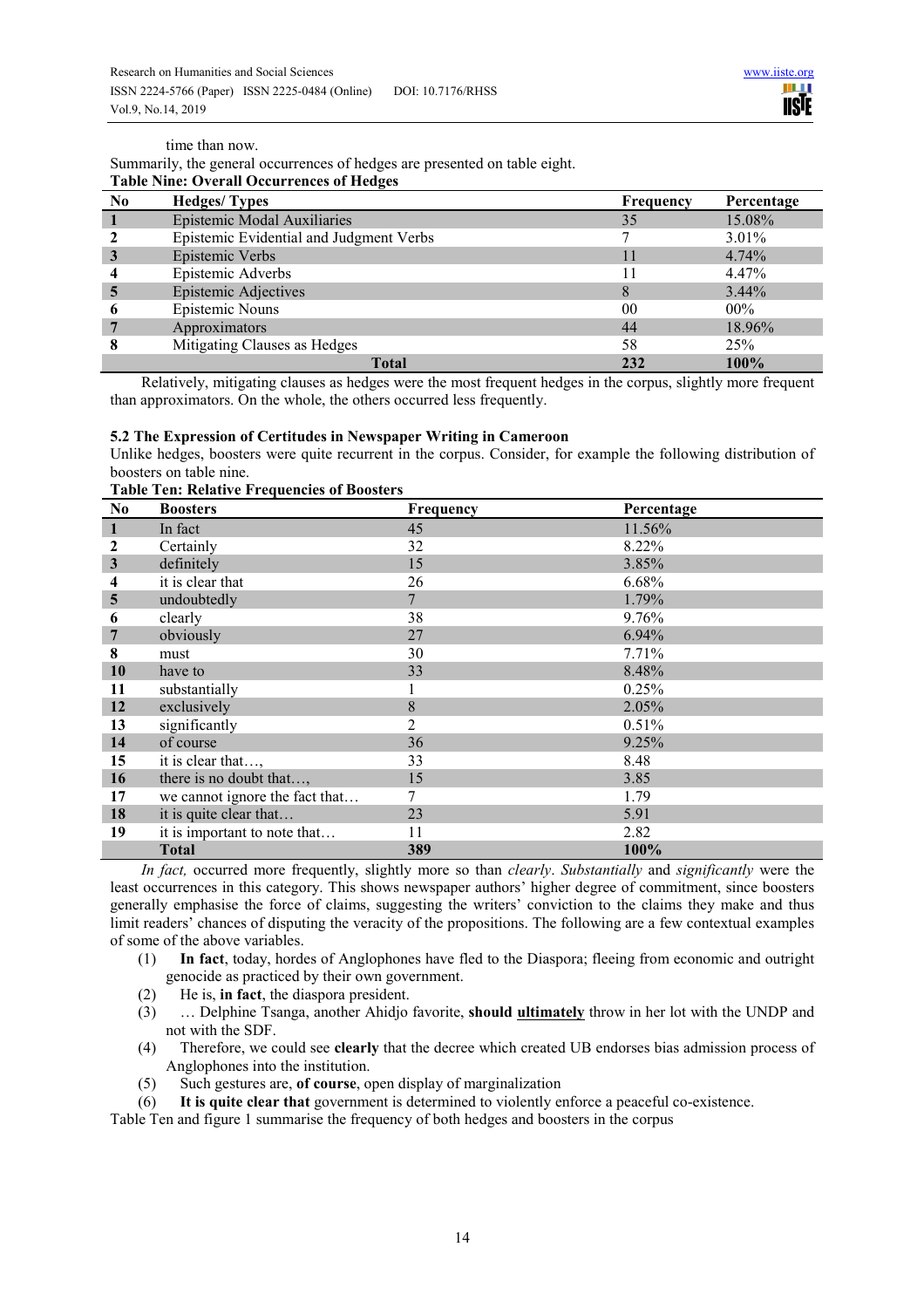**Percentages** 

| Table Eleven: relative frequency of hedges and booster |     |         |  |  |  |  |  |
|--------------------------------------------------------|-----|---------|--|--|--|--|--|
| Metadiscourse markers<br>Frequency                     |     | Percent |  |  |  |  |  |
| <b>Hedges</b>                                          | 232 | 37.35%  |  |  |  |  |  |

**Boosters** 62.65% **Total** 100% **621** 100%

# **Figure One: Relative Frequency of Hedges and Boosters in Cameroon English Newspapers**



The above statistic indicates that Cameroon English newspaper writers are more likely to boost their propositions than hedge them. The question that quickly comes up is what accounts for Cameroon English newspaper writers' boosting and hedging claims and the extent to which their mitigation of newspaper propositions affects readership. The following tables summarise the 6 newspaper writers' opinions about the expression of doubt and certitude in newspaper writing in the country, as well as the 200 informants' responses on the effects newspapers have on their interpretations and appreciations of events in the country.

**Table Twelve: Newspaper Writers' Motives for Expressing Doubts and Certitudes in Writing** 

| <b>Questions to Newspaper Writers</b>                                                                               | <b>Yes</b> | No.                                    | Y/N        | Fra.          | $\frac{0}{0}$             |            |
|---------------------------------------------------------------------------------------------------------------------|------------|----------------------------------------|------------|---------------|---------------------------|------------|
| Are you always certain of the facts you write in 3<br>your stories or those in stories you edit for<br>publication? |            |                                        | $\sqrt{2}$ | $\mathfrak b$ | $Y(60\%)$<br>$Y/N (40\%)$ | $6(100\%)$ |
| Do you think you create an effect in your readers $6 \t 0$<br>whenever you write the way you do?                    |            |                                        | $\sim$ 0   | 6             | $Y(100\%)$                | $6(100\%)$ |
| Can the force of newspaper information bring 6<br>about any form of change in the country?                          |            | $\begin{array}{ccc} & & 0 \end{array}$ | $\sim 0$   | $\mathbf{6}$  | $Y(100\%)$                | $6(100\%)$ |

#### **Table Twelve: Effects of Newspaper Authorship on Readership**

| <b>Questions to Newspaper Readers</b>                   | Yes             |           | $No$ $Y/N$ | - Fra      | $\frac{0}{0}$ |            |  |
|---------------------------------------------------------|-----------------|-----------|------------|------------|---------------|------------|--|
| Do you believe in the news you read from the $189 \t 0$ |                 |           | -11        | 200        | $Y(94.5\%)$   | 200        |  |
| papers?                                                 |                 |           |            |            | $Y/N (5.5\%)$ | $(100\%)$  |  |
| Do you sometimes feel proud or sad after reading 200    |                 | $\cdot$ 0 |            | <b>200</b> | $Y(100\%)$    | <b>200</b> |  |
| certain inciting stories from the papers?               |                 |           |            |            |               | $(100\%)$  |  |
| Can the force of newspaper information bring            | $195 \t 0 \t 5$ |           |            | 200        | $Y(97.5\%)$   | 200        |  |
| about any form of change in the country?                |                 |           |            |            | $Y/N$ (2.5%)  | $(100\%)$  |  |

The above results suggest that newspaper writers are not completely certain about the facts they write or edit, even though they boost them. Interestingly, the relative percentage (94.5%) of readers who believe in stories they read in the papers is significantly high. In fact, the remaining 5.5% of the informants actually said they do not totally believe every story, which means they believe some. It is gripping to notice that while newspaper writers' intention is to influence the readers' interpretation of their environment, the readers too seem totally influenced by this. Both groups share the belief that the force of newspaper writing can enhance change in the country. The few readers  $(2.5\%)$  who felt that it may or may not  $(Y/N)$  enhance change in the country based their arguments on the idea that most Cameroonians do not read and so if there is need for any kind informational distribution, other channels, especially the social media could be used to compliment newspaper stories.

# **6.0 Discussion and Conclusion**

The expression of doubt and certitude in newspaper writing is extremely important, especially with the emergence of digital mediums of informational transmission, and the current addiction among contemporary